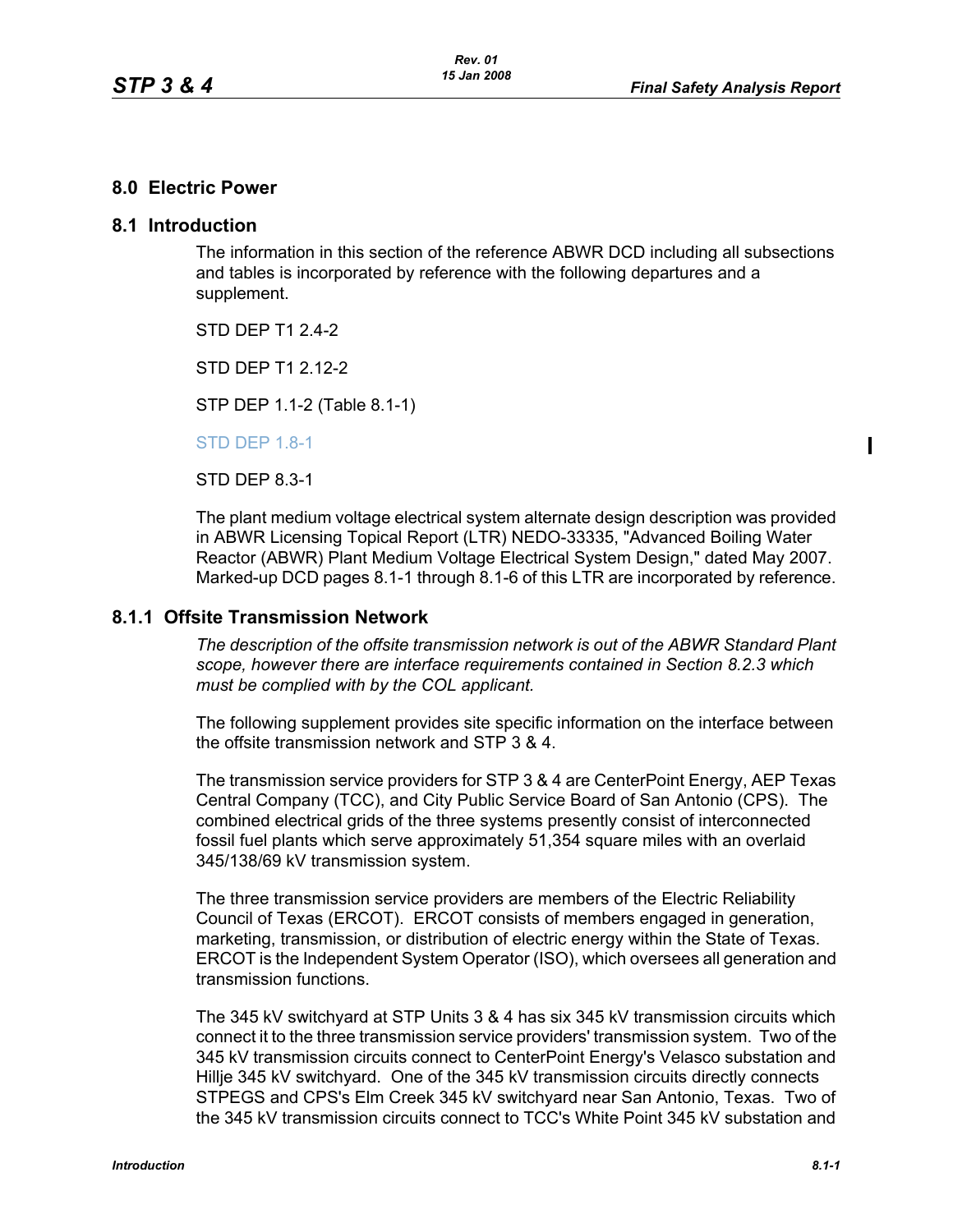the Blessing 345 kV autotransformer. The remaining TCC 345 kV circuit connects to the STP 1 and 2 switchyard via a tieline (with a series reactor).

#### **8.1.2 Electric Power Distribution System**

#### **8.1.2.0 Definitions**

**STD DFP 1.8-1** 

*Safety-related—Any Class 1E power or protection system device included in the scope of IEEE-*279603 *or IEEE-308. (This term is explicitly defined in IEEE-100, though not in IEEE-308.) Note that "safety-related" includes both electrical and nonelectrical equipment, whereas "Class 1E" pertains only to electrical equipment (i.e., any equipment which has an electrical interface).*

# **8.1.2.2 Description of Onsite AC Power Distribution System** STD DEP T1 2.12-2

*The Class 1E 120 VAC instrument power system, Figure 8.3-2, provides for Class 1E*  plant controls and instrumentation. The system is separated into Divisions I, II, and III, and IV *with distribution panels and local control panels fed from their respective divisional sources*, except Division IV is fed from the Division II source.

### **8.1.3.1.1.1 Onsite Power Systems - General**

# STD DEP T1 2.4-2

*The Class 1E 6.9 kV Divisions I, II, and III switchgear buses, and associated 6.9 kV diesel generators,* the safety-related 13.8 kV breakers (to trip condensate pumps in case of feedwater pipe break), *480 VAC distribution systems, and Divisions I, II, III and IV, 120 VAC and 125 VDC power and control systems conform to Seismic Category I requirements. This equipment is housed in Seismic Category I structures except for some control sensors associated with the Reactor Protection System [Subsection 9A.5.5.1], and the Leak Detection System [Subsection 9A.5.5.7]*, and the safetyrelated 13.8 kV breakers (Subsection 8.3.1.1.1)*. Seismic Qualification is in accordance with IEEE-344 (Section 3.10).*

### **8.1.3.1.2.1 General Design Criteria**

STP DEP 1.1-2

*(3) GDC 5 - Sharing of Structures, Systems and Components* 

*The ABWR is a single-unit plant design. Therefore this GDC is not applicable.* STP 3 & 4 is a dual-unit station. GE Licensing Topical Report (LTR) NEDO-33325, dated May 2007, titled "Common Equipment and Structures" addresses the sharing of structures, systems and components important-tosafety between the two units. The LTR demonstrates that GDC 5 is met for a standard dual unit configuration.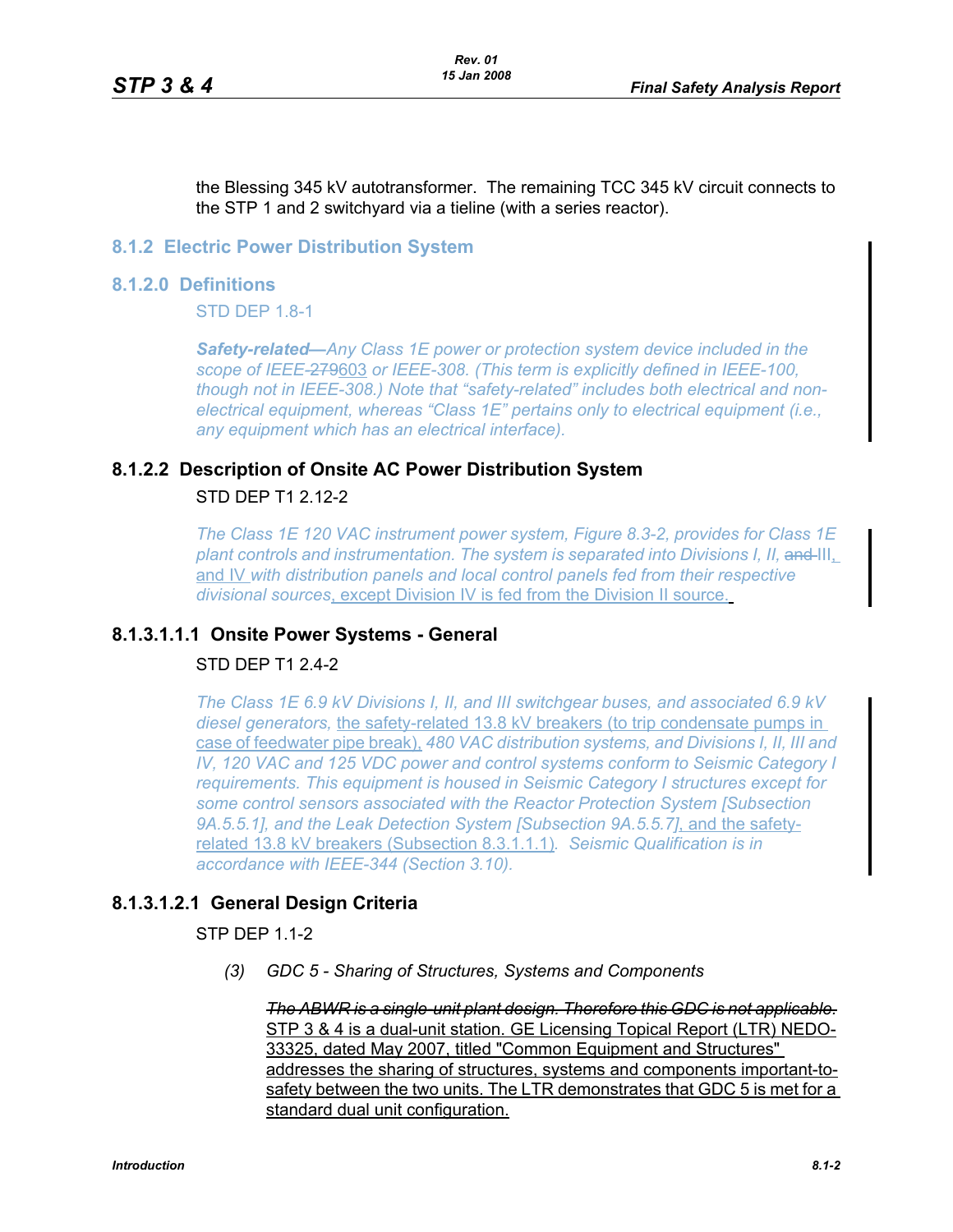# **8.1.3.1.2.2 NRC Regulatory Guides**

**STP DFP 1 1-2** 

*(7)* RG 1.81 - Shared Emergency and Shutdown Electric Systems for Multi-Unit Nuclear Power Plants

*The ABWR is designed as a single-unit plant. Therefore, this Regulatory Guide is not applicable.* STP 3 & 4 is a dual-unit station. GE Licensing Topical Report (LTR) NEDO-33325, dated May 2007, titled "Common Equipment and Structures" addresses the sharing of structures, systems, and components important to safety between the two units. The LTR demonstrates that RG 1.81 is met for a standard dual unit configuration.

# **8.1.4 COL License Information**

#### **8.1.4.1 Diesel Generator Reliability**

The following standard supplement addresses COL License Information Item 8.1.

Procedure(s) to monitor onsite emergency diesel generator performance in accordance with the recommendations of NUREG/CR-0660 "Enhancement of On-site Emergency Diesel Generator Reliability," will be developed before fuel load to obtain improved performance and better reliability from the standby emergency diesel generators. Training will also be developed for maintenance personnel and other appropriate plant personnel in the proper operation and maintenance of the standby emergency diesel generators. These procedures will be developed consistent with the plant operating procedure development plan, which was provided to the NRC in ABWR Licensing Topical Report (LTR) NEDO-33297, dated January 2007, titled "Advanced Boiling Water Reactor (ABWR) Procedures Development Plan." (COM 8.1-1)